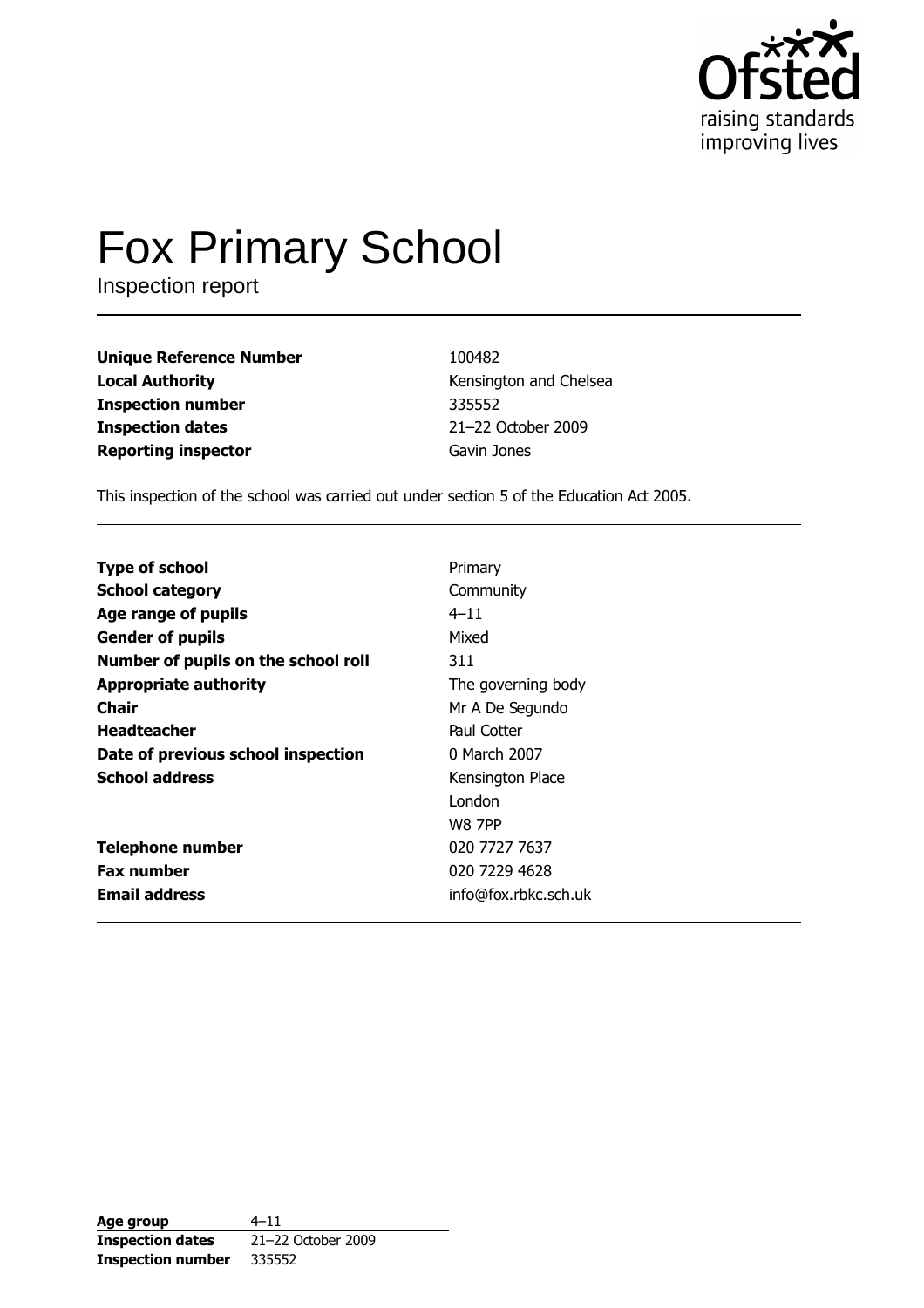The Office for Standards in Education, Children's Services and Skills (Ofsted) regulates and inspects to achieve excellence in the care of children and young people, and in education and skills for learners of all ages. It regulates and inspects childcare and children's social care, and inspects the Children and Family Court Advisory Support Service (Cafcass), schools, colleges, initial teacher training, work-based learning and skills training, adult and community learning, and education and training in prisons and other secure establishments. It rates council children's services, and inspects services for looked after children, safequarding and child protection.

Further copies of this report are obtainable from the school. Under the Education Act 2005, the school must provide a copy of this report free of charge to certain categories of people. A charge not exceeding the full cost of reproduction may be made for any other copies supplied.

If you would like a copy of this document in a different format, such as large print or Braille, please telephone 08456 404045, or email enquiries@ofsted.gov.uk.

You may copy all or parts of this document for non-commercial educational purposes, as long as you give details of the source and date of publication and do not alter the documentation in any way.

Royal Exchange Buildings St Ann's Square Manchester M2 7LA T: 08456 404045 Textphone: 0161 618 8524 E: enquiries@ofsted.gov.uk W: www.ofsted.gov.uk © Crown copyright 2009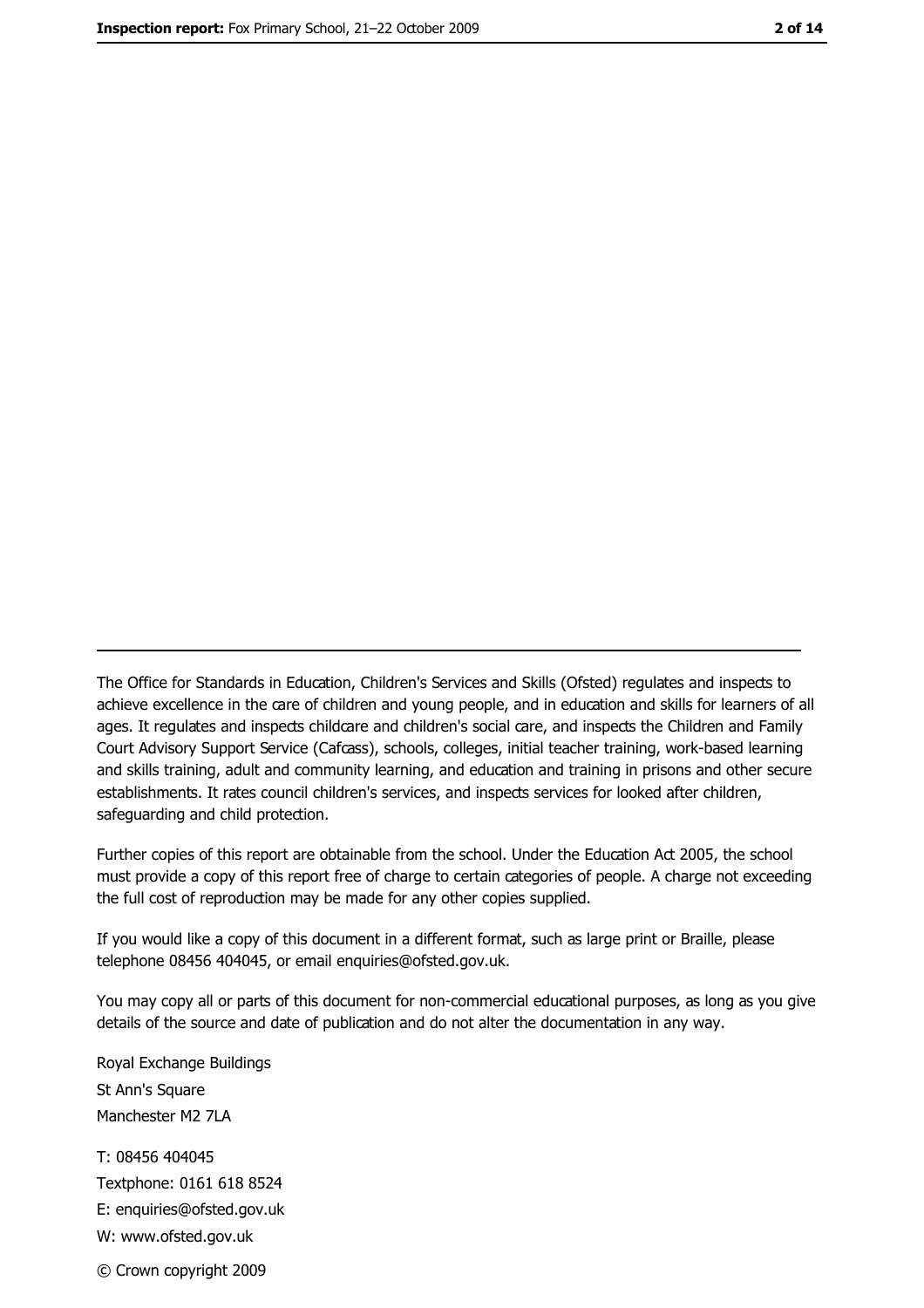# **Introduction**

This inspection was carried out by three additional inspectors. The inspectors visited 22 lessons, and held meetings with governors, staff, a group of pupils, parents and with individual pupils during lessons and break times. They observed the school's work and looked at a range of information which included assessment data, school documents and monitoring files. Questionnaires were received from 156 parents/carers, 93 from pupils and 33 from staff.

The inspection team reviewed many aspects of the school's work. It looked in detail at the following:

- the achievement of different groups of pupils to determine how well teaching is  $\blacksquare$ planned to meet their differing needs
- the effectiveness of leadership at all levels, but especially that of subject leaders, an  $\blacksquare$ issue at the last inspection
- how well assessment data is used to plan the next steps in learning and ensure that  $\blacksquare$ all pupils reach the levels they should
- the effectiveness of the school's monitoring and self-evaluation with reference to  $\blacksquare$ the capacity for sustained improvement.

# Information about the school

Fox Primary is a large school that has twice the national average of pupils from minority ethnic backgrounds and those for whom English is not the home language. The proportion of pupils who have a statement for their special educational needs and/or disabilities is above average, although the overall proportion of pupils with special educational needs and/or disabilities is below average. These figures change markedly from year to year. The proportion of pupils who join or leave the school at times other than in Reception or Year 6 is higher than the national average. The school has several awards for its curriculum including Activemark, Artsmark, Healthy Schools and the Quality Mark.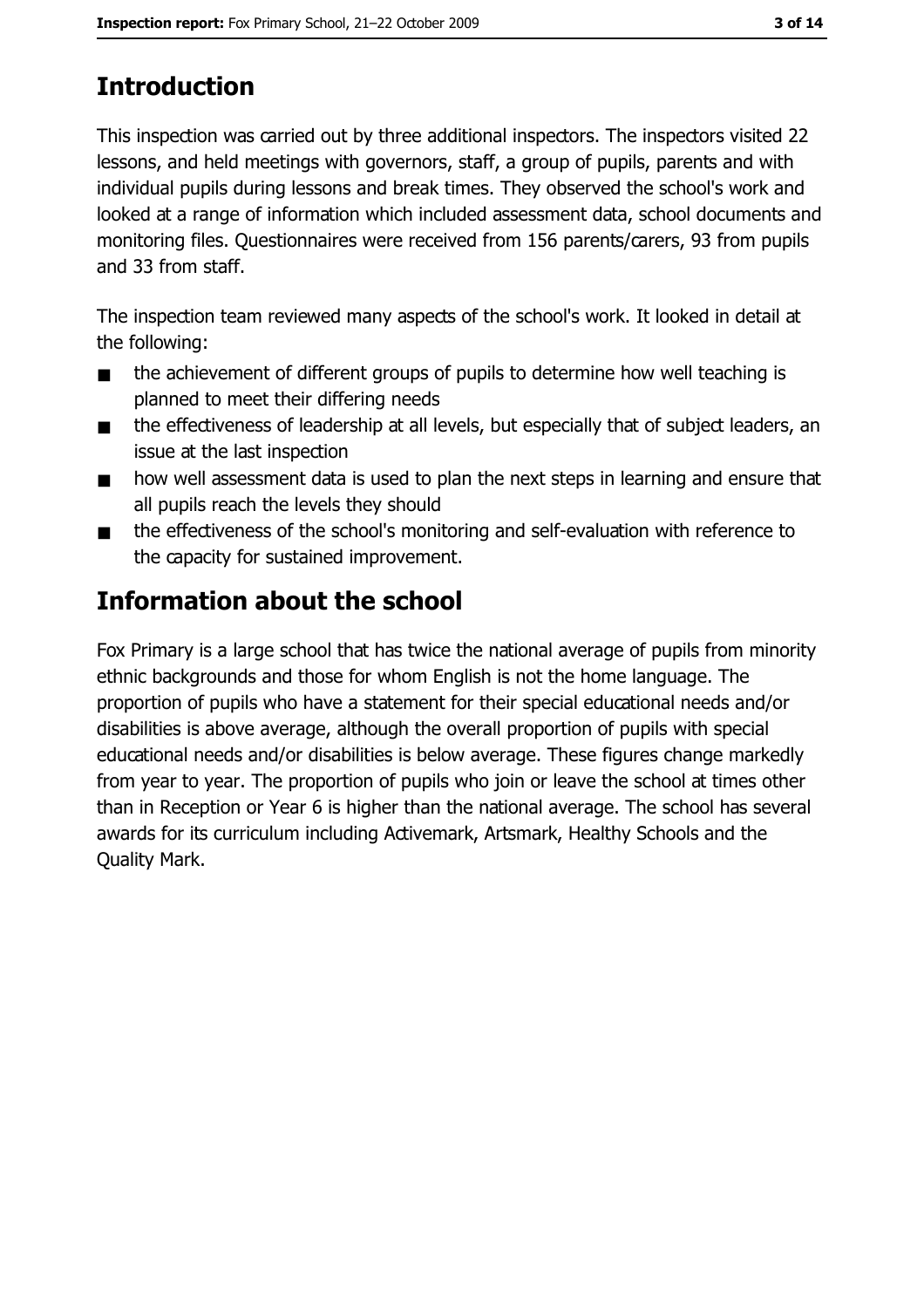# **Inspection judgements**

# Overall effectiveness: how good is the school?

## The school's capacity for sustained improvement

## **Main findings**

Fox is an outstanding school with considerable capacity for sustained improvement. Its exceptional qualities are marked by its high standards, the excellent progress pupils make and their abundant successes in personal development.

Parents/carers and pupils alike think a great deal of their school. Diversity and equality are highly prized and all groups of pupils succeed and achieve at a high level. 'The school embodies for me what education is about: mixing children from all backgrounds and providing all of them with the best support so that at the end of the day there is no perceivable difference between children,' said one parent in the questionnaire. Similar comments are made about the school's high quality pastoral care.

The headteacher and deputy headteacher drive the school at a relentless pace and their ambition and passion for the school are transmitted to their colleagues, who act as a single unit for improvement. The impact of these endeavours, ably supported by the senior team, is seen in the improvements made in the Early Years Foundation Stage, assessment across the school, the quality of teaching and the revitalisation of the curriculum. Subject leaders range from being very experienced to comparatively new to their roles, and while all are smitten with the desire to maintain the highest standards and improve provision, some are not yet taking a full role in terms of monitoring within their subject areas. In all other respects, the monitoring of performance is comprehensive and robust, and gives leaders and governors a very clear view of the school's work and priorities for moving forward.

In searching for further improvements the school has extended its links with other schools, communities and organisations, both in this country and abroad, at times taking a leading role.

In addition to good and sometimes outstanding teaching, pupils' exemplary behaviour and hugely positive attitudes continue to play a crucial part in the high levels of achievement seen in the school, as does a curriculum that is highly interesting and relevant for pupils. In recent years, teaching has significantly improved as the result of stringent monitoring and support carried out by the headteacher and his deputy. However, some other subject leaders have not had opportunities to observe teaching in their subjects and advise on small changes in practice, such as the lack of detailed planning for individual needs improvements that might be made, or some residual assessment and planning issues in the Early Years Foundation Stage.

The considerable popularity of the school's extra-curricular and enrichment programmes reflects its desire to extend pupils' skills and knowledge further. Excellent school meals provide pupils with first-hand experiences of a healthy diet. The school itself organises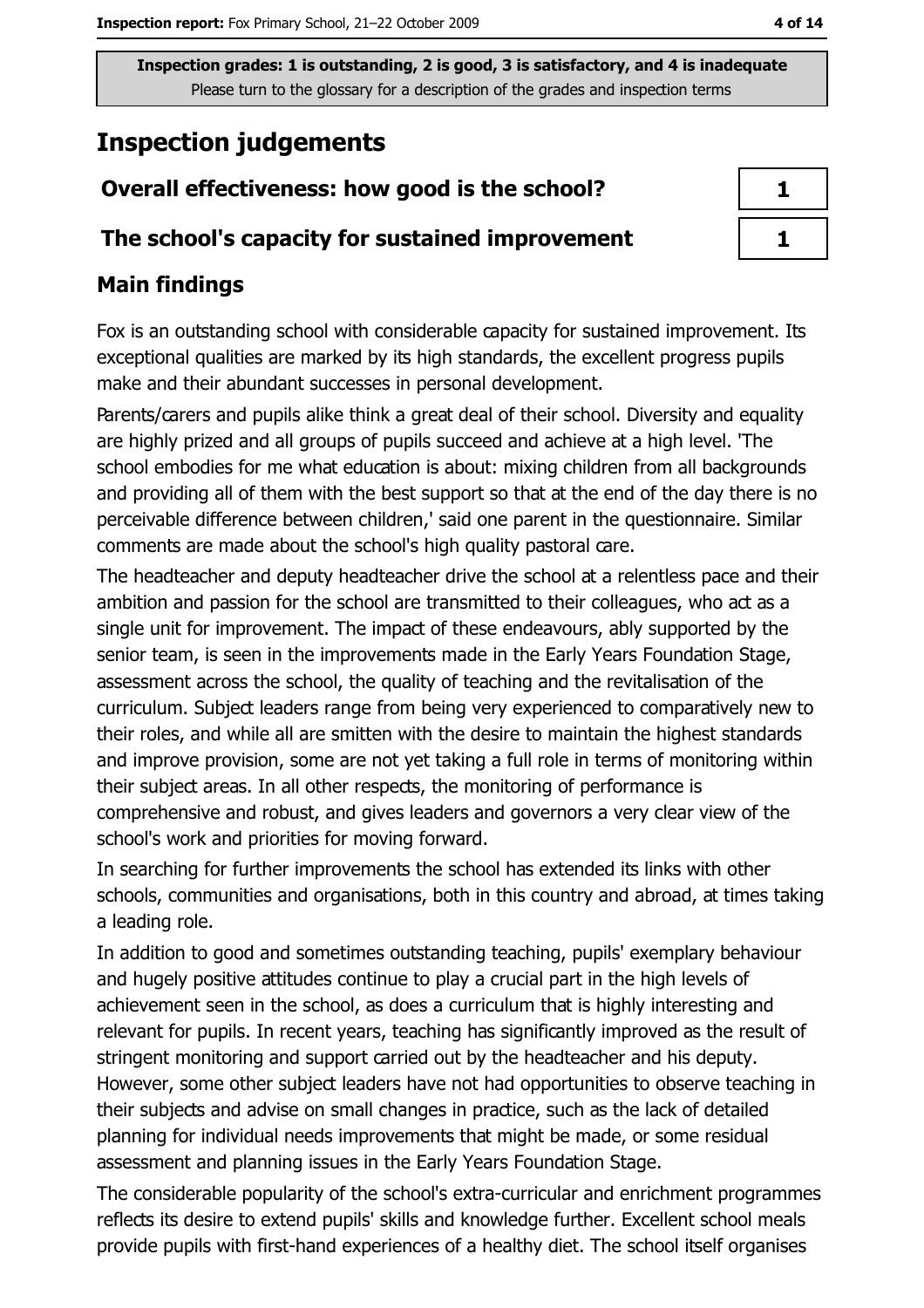the supply of its meals, illustrating its care for pupils and its search for value for money.

#### What does the school need to do to improve further?

- Improve the quality of teaching and learning to outstanding by:
	- enabling teachers to receive more feedback from subject leaders, based on their lesson observations, in order to make subject-specific improvements to their teaching
	- supporting some teachers in more explicitly planning the details of how they will challenge all groups of pupils, rather than a general focus on higher, middle and lower groups
	- ensuring that assessment in the Early Years Foundation Stage is more closely linked to children's needs, and that they are given more opportunities for first-hand learning.

## Outcomes for individuals and groups of pupils

In the range of lessons observed during the inspection, it was clear that the closely focused attention paid to pupils' learning ensures that they make excellent progress and achieve at the highest level by the time they leave the school. This has been the case for several years. Willing and complete enthusiasm is a marked feature of pupils' learning. The school shows no signs of complacency or coasting, and is particularly successful at moving pupils on to the higher National Curriculum levels. However, the school also ensures that groups of pupils such as those with special educational needs and/or disabilities and those who speak English as an additional language benefit from excellent support and interventions, so that they too make considerable gains in learning. The lively nature of lessons and the enthusiasm of teachers carry pupils along in their learning so that there is very little difference between the outcomes in key subjects or in different year groups. Boys and girls enjoy and are equally successful in their work.

Pupils' kindness and considerable social skills, together with their high levels of academic success, prepare them exceptionally well for their future education and adult life. The sensitivity with which staff deal with pupils is mirrored in their dealings with each other, creating excellent relationships and high self-esteem. Pupils report no bullying. Very productive relationships with parents and carers have enabled the school to improve attendance year on year, currently to a level above the national average.

These are the grades for pupils' outcomes

 $\mathbf{1}$ 

The grades for attainment and attendance are: 1 is high; 2 is above average; 3 is broadly average; and 4 is low.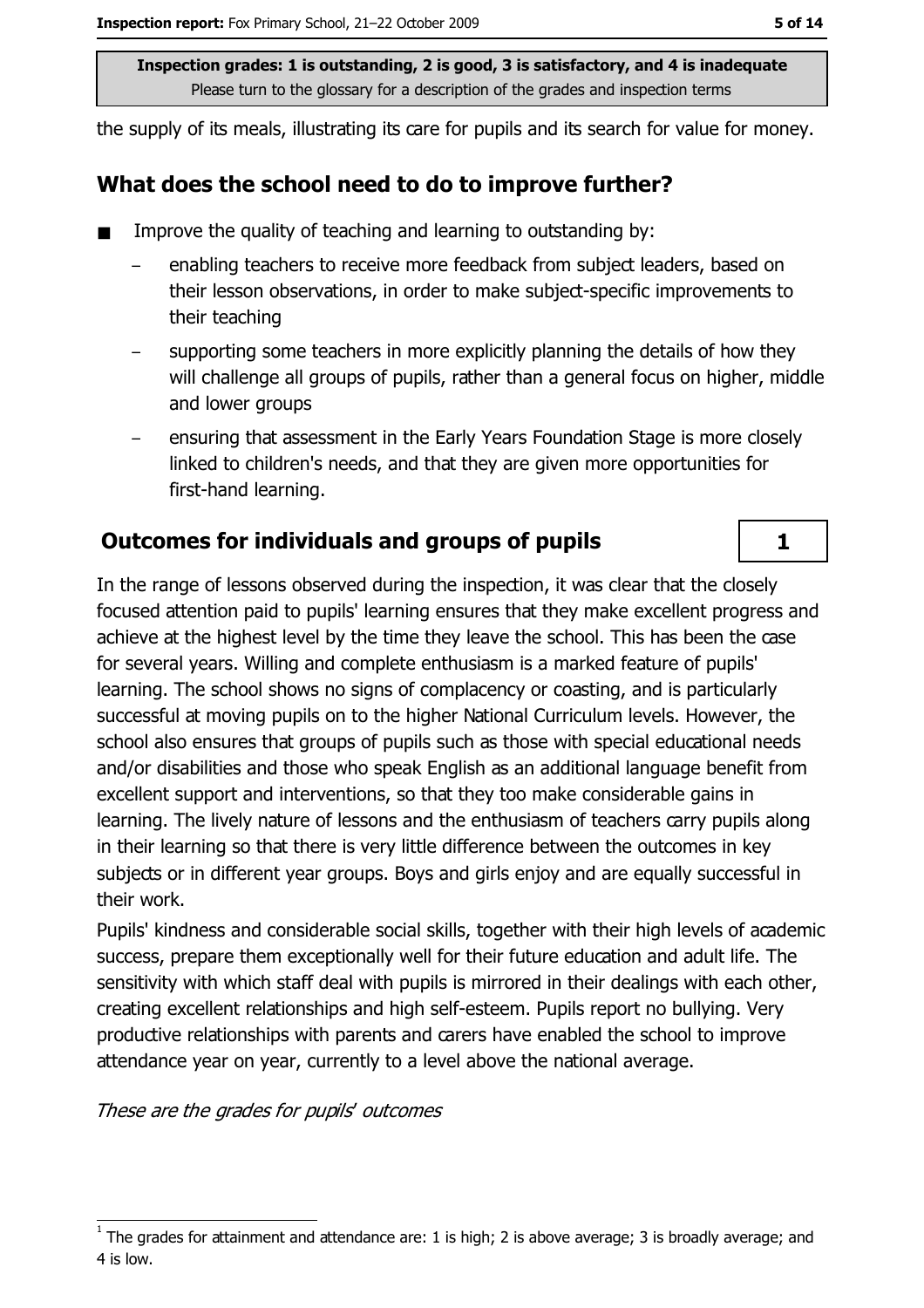| Pupils' achievement and the extent to which they enjoy their learning                                                     |   |  |
|---------------------------------------------------------------------------------------------------------------------------|---|--|
| Taking into account:<br>Pupils' attainment <sup>1</sup>                                                                   | 1 |  |
| The quality of pupils' learning and their progress                                                                        | 1 |  |
| The quality of learning for pupils with special educational needs and/or<br>disabilities and their progress               | 1 |  |
| The extent to which pupils feel safe                                                                                      | 1 |  |
| <b>Pupils' behaviour</b>                                                                                                  | 1 |  |
| The extent to which pupils adopt healthy lifestyles                                                                       | 1 |  |
| The extent to which pupils contribute to the school and wider community                                                   |   |  |
| The extent to which pupils develop workplace and other skills that will<br>contribute to their future economic well-being | 1 |  |
| Taking into account:<br>Pupils' attendance <sup>1</sup>                                                                   | 2 |  |
| The extent of pupils' spiritual, moral, social and cultural development                                                   | 1 |  |

#### How effective is the provision?

Pupils benefit from an excellent curriculum which provides them with a range of rich experiences. Specialist teachers provide good support for the curriculum, especially in areas of music, art, physical education and information and communication technology (ICT). As a result, the curriculum does not simply concentrate on key subjects, but relates to all subjects equally successfully. Evidence of the breadth of curriculum is seen in excellent displays around the school. The school has an innovative approach to making meaningful links between subject areas. Special events such as Black History week provide pupils with excellent opportunities to follow themes such as history, geography, art, music and literacy, and have a strong impact on pupils' personal development.

The range of stimulating activities provides a very successful backdrop to good quality teaching and learning. Teaching has improved significantly over the recent past. In most lessons seen, widespread use was made of ICT. Most teachers use interactive whiteboards to focus learning and share information. In a literacy lesson, sounds were used to inspire writing while video clips of a popular singer helped pupils in their biographical writing. In this Year 6 lesson, outstanding teaching was characterised by involving pupils in discussion, providing a framework for their proposed writing, then helping individuals plan their next steps in learning. Any pupils in danger of not meeting the extremely challenging objectives of the lesson were given excellent support. Marking in books and feedback to pupils provide pointers for improvement and are always encouraging. Where teaching was not up to these high levels, planning was not specific enough to include the range of learners in the class completely, but focused on three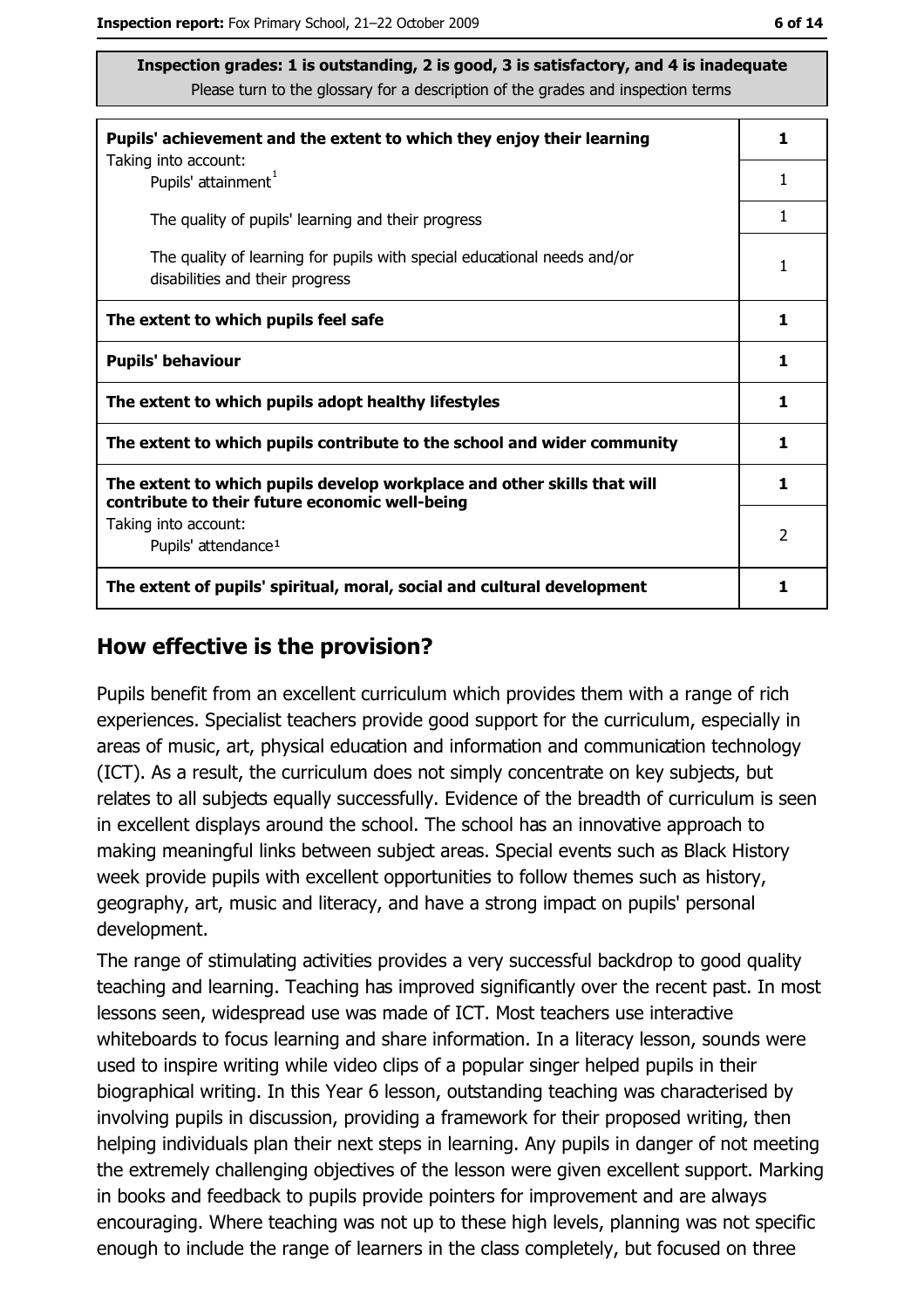general groups instead.

Parents of new arrivals speak with considerable warmth of the school's welcoming support. Special touches, such as flowers on the dining room tables, help make lunchtime a relaxed and civilised social occasion. 'School lunches are healthy, I enjoy being at school because I get support and I'm happy,' said one pupil. Pupils' friendliness towards each other is a mirror of how they are dealt with by adults and makes playtimes fun affairs. More formal support and care for vulnerable children and other groups of pupils with extra needs is outstanding and as a result, these pupils thrive; in almost every case, they reach standards that are at least in line with those expected nationally, regardless of their additional needs.

These are the grades for the quality of provision

| The quality of teaching                                                                                    | $\overline{\mathbf{2}}$ |
|------------------------------------------------------------------------------------------------------------|-------------------------|
| Taking into account:                                                                                       |                         |
| The use of assessment to support learning                                                                  |                         |
| The extent to which the curriculum meets pupils' needs, including, where<br>relevant, through partnerships |                         |
| The effectiveness of care, guidance and support                                                            |                         |

#### How effective are leadership and management?

'There is exceptional leadership in terms of the challenge and opportunities offered to pupils. This is a challenging, mixed and highly educated community and leadership has been able to listen to parents'/carers' views without lowering expectations for the pupils and the wider community.' This is a view of one parent which encapsulates that of many. Enterprise and initiative are actively encouraged and teamwork is very evident. New teachers and subject leaders are very well supported by the leadership team with the staff questionnaire giving many examples of this. However, some leaders are not yet able to completely fill their roles, due to their recent arrival, although the support structure for them is clearly in place. New technology has been embraced with open arms to enrich learning and keep parents informed. Very good use of the school's accommodation has given more opportunities to create small group spaces for specialist teaching and support. Governors support the school well and are informed by the headteacher of all aspects of the school's work. Although governors are linked with subject leaders, they are not collecting enough independent information for themselves on how well the school is performing.

The school has been successful in following the notion of community cohesion. All pupils, irrespective of their backgrounds and abilities, receive equal opportunities to benefit from the Fox experience. Links with other schools and community groups are particularly strong. Ever mindful of the characteristics of the school and its community, the school has provided pupils with an invaluable glimpse of the diversity of customs and cultures beyond the school. Pupils meet with others in a variety of boroughs and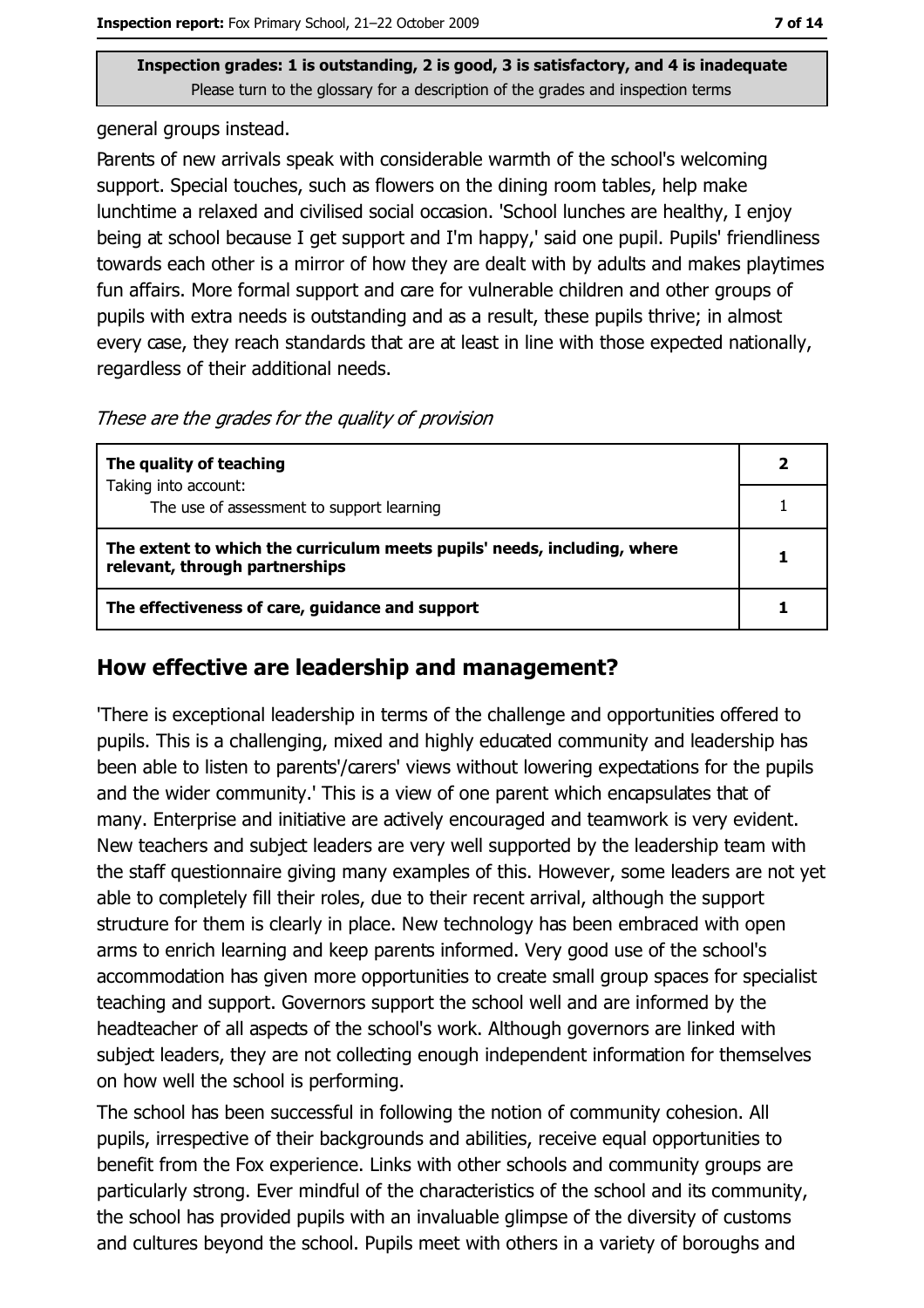have good links with local secondary schools. This partnership is extended to support curriculum development. There is a strong link with a riding scheme for the disabled which the school supports. The school has global links with schools in Ghana, so that pupils can understand the extreme needs of some children. However, the school has not completed evaluations of its work so far, in order that it can see how successful it has been and what its next steps should be in promoting community cohesion even further. At the time of the inspection, safeguarding procedures were thorough and well

managed. Staff have regular training in child protection issues and risk assessments were in place throughout the school and for visits. All policies were in place, although not all showed that they had been reviewed and evaluated.

The school's continuing search for improvement illustrates an ongoing commitment to give every one of its pupils the very best experience it can provide and for the best possible value for money.

|  |  | These are the grades for leadership and management |
|--|--|----------------------------------------------------|
|  |  |                                                    |
|  |  |                                                    |
|  |  |                                                    |

| The effectiveness of leadership and management in embedding ambition and<br>driving improvement                                                                     | 1                       |
|---------------------------------------------------------------------------------------------------------------------------------------------------------------------|-------------------------|
| Taking into account:<br>The leadership and management of teaching and learning                                                                                      |                         |
| The effectiveness of the governing body in challenging and supporting the<br>school so that weaknesses are tackled decisively and statutory responsibilities<br>met | $\overline{\mathbf{2}}$ |
| The effectiveness of the school's engagement with parents and carers                                                                                                |                         |
| The effectiveness of partnerships in promoting learning and well-being                                                                                              |                         |
| The effectiveness with which the school promotes equality of opportunity and<br>tackles discrimination                                                              |                         |
| The effectiveness of safeguarding procedures                                                                                                                        | $\mathbf{2}$            |
| The effectiveness with which the school promotes community cohesion                                                                                                 | $\mathbf{2}$            |
| The effectiveness with which the school deploys resources to achieve<br>value for money                                                                             | 1                       |

## **Early Years Foundation Stage**

Children enter Fox with a range of skills that are above the levels generally expected for children of this age. Many children are confident, enthusiastic and can focus on activities for sustained periods. Many have good qualities of independence. They show particular abilities in aspects of mathematics and language development. They make good progress during their time in Reception. Adults have developed a stimulating environment for the children. The outdoor classroom is particularly exciting and interesting with many children seen working and playing there. The lead inspector was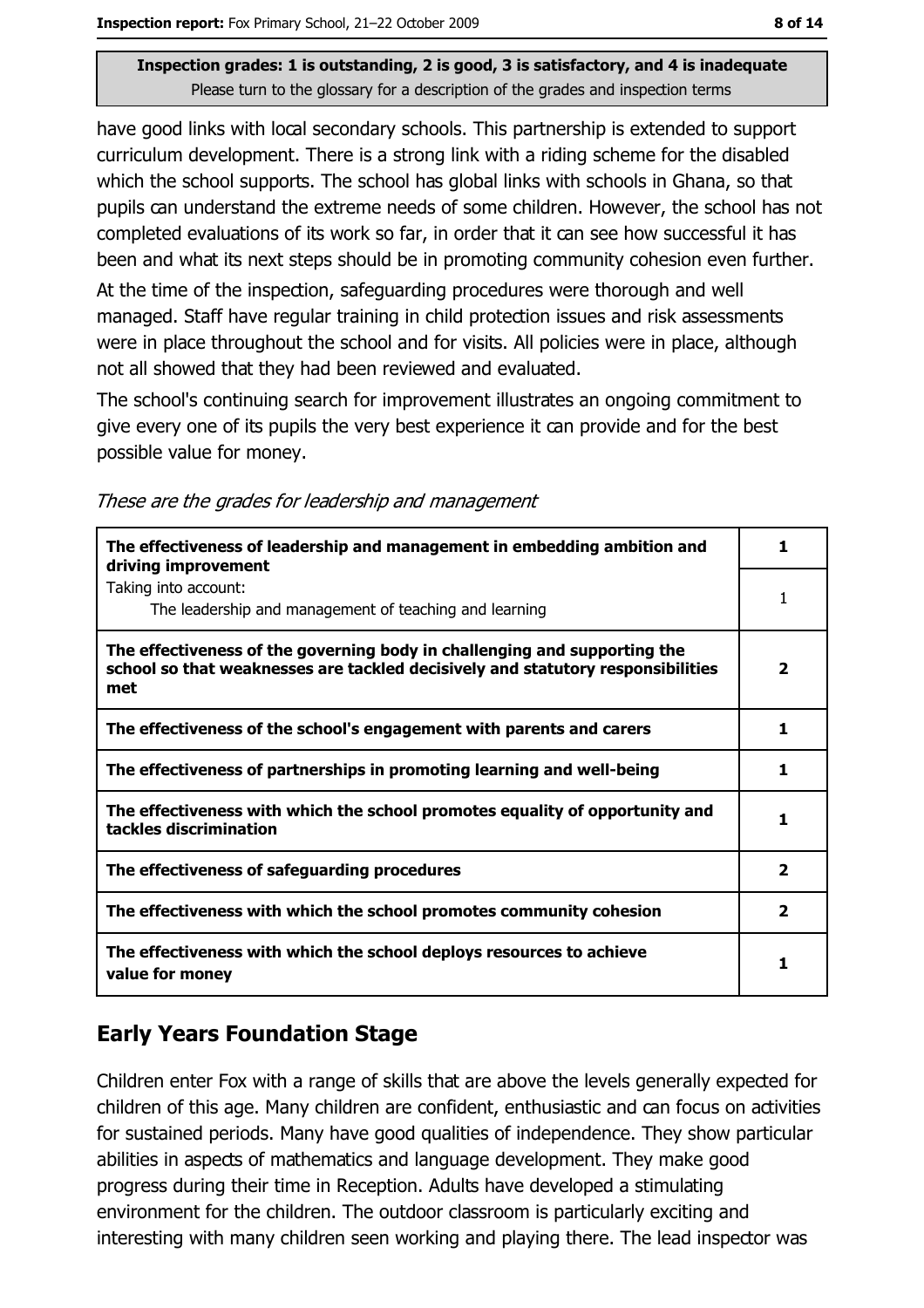given a guided tour of the allotment and told about gathering potatoes and tomatoes by two very well informed five-year-olds. A group of children were seen building the highest tower using a good range of construction materials. There is a clear and appropriate focus on children's welfare and safety, with children being protected at all times. The team are developing high quality observations and are giving parents good opportunities to add to these observations. The team approach to each child ensures that assessments are accurate. But plans are adapted to reflect these assessments rather than arising from direct observations made of the interests shown by children. Children sit and listen well and respond well to adult-led activities. On occasions, these do not give sufficient opportunities for children to extend and explore by themselves. The setting is led and managed well and clear areas for further development have been identified. Parents/carers have good opportunities to be involved in their children's learning, with specific mornings set aside for them to share and celebrate learning that has taken place. One parent commented, 'There is really an excellent range of interesting activities and my child absolutely loves coming to school."

|  | These are the grades for the Early Years Foundation Stage |  |
|--|-----------------------------------------------------------|--|
|  |                                                           |  |

| <b>Overall effectiveness of the Early Years Foundation Stage</b><br>Taking into account:     | 2 |
|----------------------------------------------------------------------------------------------|---|
| Outcomes for children in the Early Years Foundation Stage                                    |   |
| The quality of provision in the Early Years Foundation Stage                                 |   |
| The effectiveness of leadership and management of the Early Years<br><b>Foundation Stage</b> | っ |

## **Views of parents and carers**

The rate of response to the questionnaire for parents and carers was good, and they were overwhelmingly positive in nature. Parents were particularly pleased with the quality of teaching and how much their children enjoyed school, and were overall very happy with the school. A very small proportion of parents expressed some dissatisfaction with the way the school takes account of their suggestions and the way it deals with unacceptable behaviour. However, the inspectors found behaviour to be exemplary and found that the school keeps parents very well informed and listens carefully to their concerns.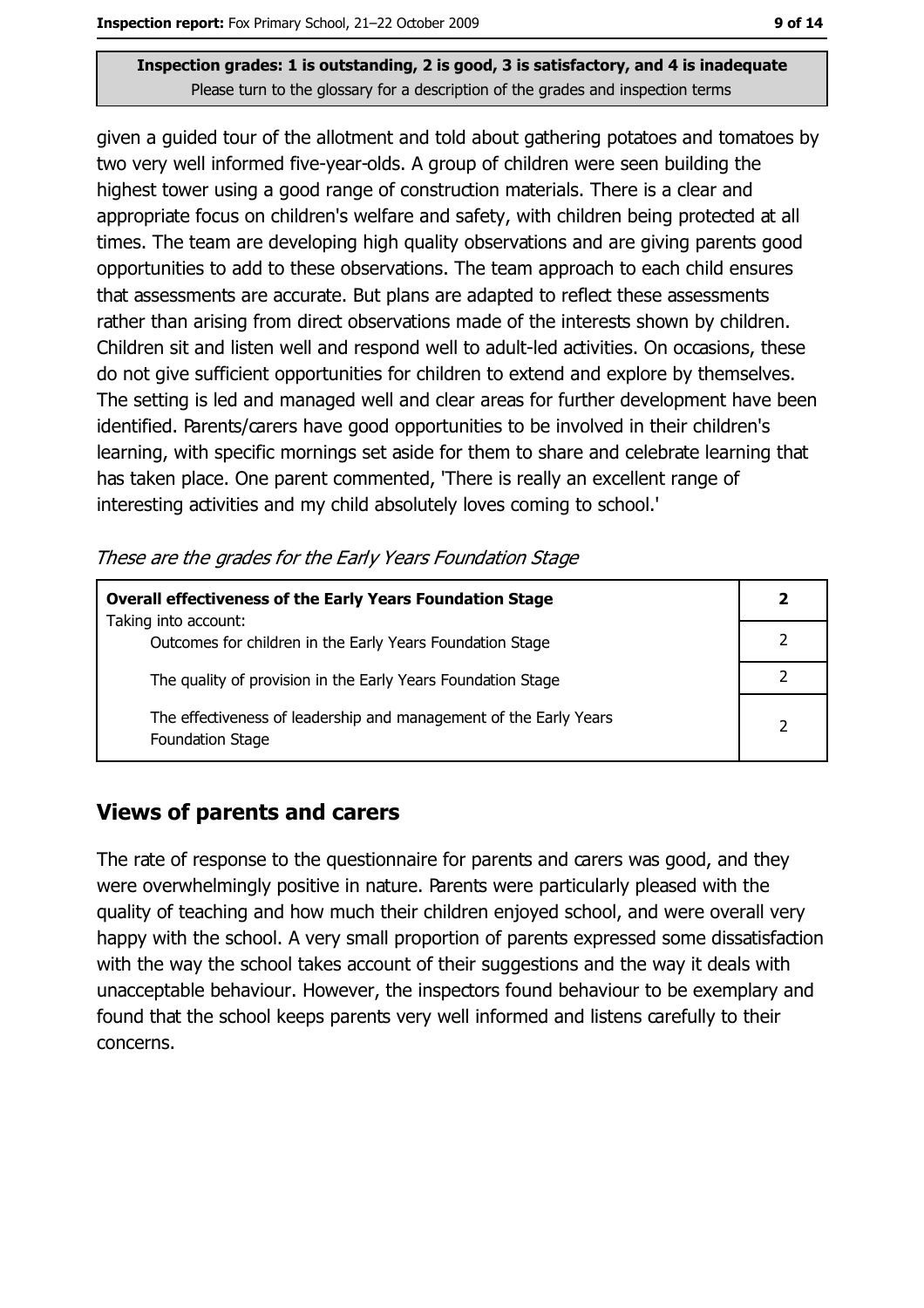#### Responses from parents and carers to Ofsted's questionnaire

Ofsted invited all the registered parents and carers of pupils registered at Fox Primary to complete a questionnaire about their views of the school.

In the questionnaire, parents and carers were asked to record how strongly they agreed with 13 statements about the school.

The inspection team received 156 completed questionnaires by the end of the on-site inspection. In total, there are 311 pupils registered at the school.

| <b>Statements</b>                                                                                                                                                                                                                                       | <b>Strongly</b><br><b>Agree</b><br><b>Agree</b> |               | <b>Disagree</b> |               | <b>Strongly</b><br>disagree |                |                |                |
|---------------------------------------------------------------------------------------------------------------------------------------------------------------------------------------------------------------------------------------------------------|-------------------------------------------------|---------------|-----------------|---------------|-----------------------------|----------------|----------------|----------------|
|                                                                                                                                                                                                                                                         | <b>Total</b>                                    | $\frac{1}{2}$ | <b>Total</b>    | $\frac{1}{2}$ | <b>Total</b>                | $\frac{1}{2}$  | <b>Total</b>   | $\frac{1}{2}$  |
| My child enjoys school                                                                                                                                                                                                                                  | 111                                             | 71            | 41              | 26            | 3                           | $\overline{2}$ | $\mathbf{1}$   | $\mathbf{1}$   |
| The school keeps my child<br>safe                                                                                                                                                                                                                       | 106                                             | 68            | 41              | 26            | 8                           | 5              | 0              | 0              |
| The school informs me<br>about my child's progress                                                                                                                                                                                                      | 69                                              | 44            | 78              | 50            | 5                           | 3              | 0              | $\mathbf 0$    |
| My child is making enough<br>progress at this school                                                                                                                                                                                                    | 82                                              | 53            | 68              | 44            | 4                           | 3              | 0              | 0              |
| The teaching is good at this<br>school                                                                                                                                                                                                                  | 100                                             | 64            | 54              | 35            | $\mathbf{1}$                | $\mathbf{1}$   | 0              | 0              |
| The school helps me to<br>support my child's learning                                                                                                                                                                                                   | 82                                              | 53            | 67              | 43            | $\overline{4}$              | 3              | 0              | 0              |
| The school helps my child to<br>have a healthy lifestyle                                                                                                                                                                                                | 94                                              | 60            | 56              | 36            | 3                           | $\overline{2}$ | 1              | $\mathbf{1}$   |
| The school makes sure that<br>my child is well prepared for<br>the future (for example<br>changing year group,<br>changing school, and for<br>children who are finishing<br>school, entering further or<br>higher education, or<br>entering employment) | 61                                              | 39            | 72              | 46            | 5                           | 3              | $\mathbf 0$    | $\mathbf 0$    |
| The school meets my child's<br>particular needs                                                                                                                                                                                                         | 75                                              | 48            | 66              | 42            | 10                          | 6              | 1              | $\mathbf 1$    |
| The school deals effectively<br>with unacceptable behaviour                                                                                                                                                                                             | 75                                              | 48            | 58              | 37            | 10                          | 6              | 3              | $\overline{2}$ |
| The school takes account of<br>my suggestions and<br>concerns                                                                                                                                                                                           | 71                                              | 46            | 62              | 40            | 14                          | 9              | $\overline{2}$ | $\mathbf{1}$   |
| The school is led and<br>managed effectively                                                                                                                                                                                                            | 104                                             | 67            | 45              | 29            | 4                           | 3              | $\bf{0}$       | $\mathbf 0$    |
| Overall, I am happy with my<br>child's experience at this<br>school                                                                                                                                                                                     | 109                                             | 70            | 42              | 27            | 3                           | $\overline{2}$ | $\mathbf 0$    | $\mathbf 0$    |

The table above summarises the responses that parents and carers made to each statement. The percentages indicate the proportion of parents and carers giving that response out of the total number of completed questionnaires. Where one or more parents and carers chose not to answer a particular question, the percentages will not add up to 100%.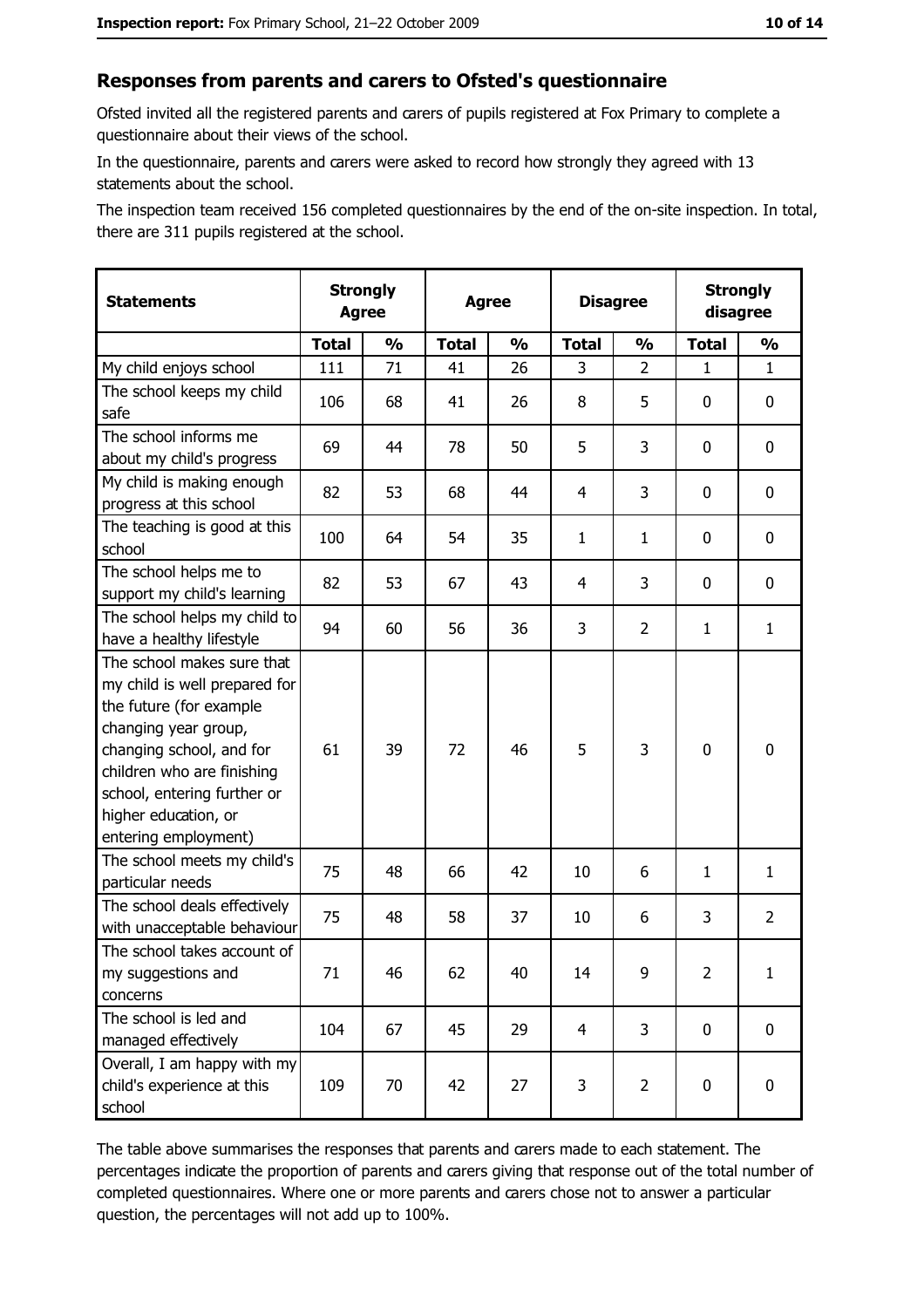# Glossary

| Grade   | <b>Judgement</b> | <b>Description</b>                                                                                                                                                                                                               |
|---------|------------------|----------------------------------------------------------------------------------------------------------------------------------------------------------------------------------------------------------------------------------|
| Grade 1 | Outstanding      | These features are highly effective. An oustanding<br>school provides exceptionally well for its pupils' needs.                                                                                                                  |
| Grade 2 | Good             | These are very positive features of a school. A school<br>that is good is serving its pupils well.                                                                                                                               |
| Grade 3 | Satisfactory     | These features are of reasonable quality. A satisfactory<br>school is providing adequately for its pupils.                                                                                                                       |
| Grade 4 | Inadequate       | These features are not of an acceptable standard. An<br>inadequate school needs to make significant<br>improvement in order to meet the needs of its pupils.<br>Ofsted inspectors will make further visits until it<br>improves. |

## What inspection judgements mean

### Overall effectiveness of schools inspected between September 2007 and July 2008

|                       | Overall effectiveness judgement (percentage of<br>schools) |      |                     |                   |
|-----------------------|------------------------------------------------------------|------|---------------------|-------------------|
| <b>Type of school</b> | <b>Outstanding</b>                                         | Good | <b>Satisfactory</b> | <b>Inadequate</b> |
| Nursery schools       | 39                                                         | 58   | 3                   | 0                 |
| Primary schools       | 13                                                         | 50   | 33                  | 4                 |
| Secondary schools     | 17                                                         | 40   | 34                  | 9                 |
| Sixth forms           | 18                                                         | 43   | 37                  | $\overline{2}$    |
| Special schools       | 26                                                         | 54   | 18                  | $\overline{2}$    |
| Pupil referral units  | 7                                                          | 55   | 30                  | 7                 |
| All schools           | 15                                                         | 49   | 32                  | 5                 |

New school inspection arrangements were introduced on 1 September 2009. This means that inspectors now make some additional judgements that were not made previously.

The data in the table above were reported in The Annual Report of Her Majesty's Chief Inspector of Education, Children's Services and Skills 2007/08.

Percentages are rounded and do not always add exactly to 100. Secondary school figures include those that have sixth forms, and sixth form figures include only the data specifically for sixth form inspection judgements.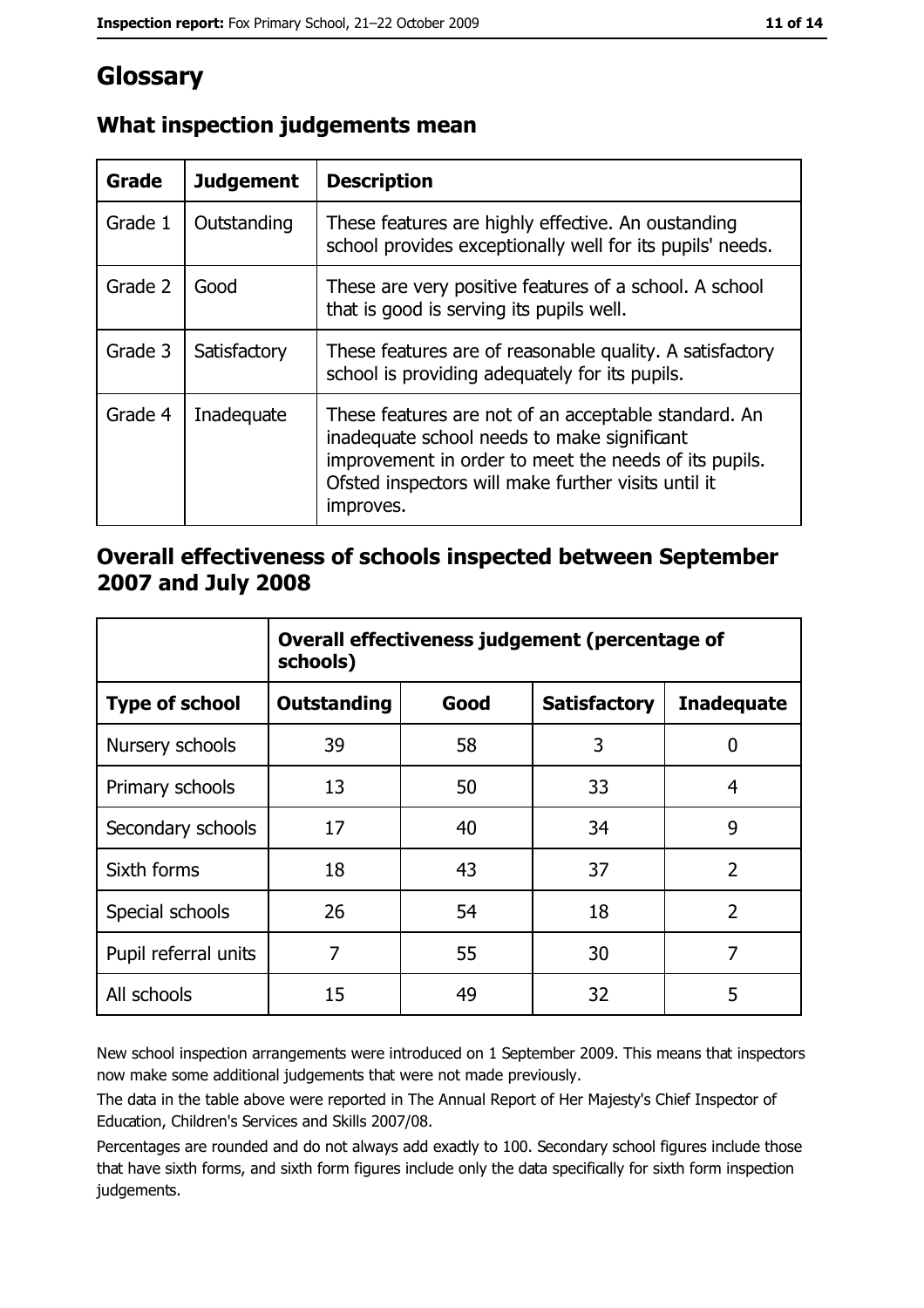# **Common terminology used by inspectors**

| Achievement:                  | the progress and success of a pupil in<br>their learning, development or training.                                                                                                                                                                                                                           |  |  |
|-------------------------------|--------------------------------------------------------------------------------------------------------------------------------------------------------------------------------------------------------------------------------------------------------------------------------------------------------------|--|--|
| Attainment:                   | the standard of the pupils' work shown by<br>test and examination results and in<br>lessons.                                                                                                                                                                                                                 |  |  |
| Capacity to improve:          | the proven ability of the school to<br>continue improving. Inspectors base this<br>judgement on what the school has<br>accomplished so far and on the quality of<br>its systems to maintain improvement.                                                                                                     |  |  |
| Leadership and management:    | the contribution of all the staff with<br>responsibilities, not just the headteacher,<br>to identifying priorities, directing and<br>motivating staff and running the school.                                                                                                                                |  |  |
| Learning:                     | how well pupils acquire knowledge,<br>develop their understanding, learn and<br>practise skills and are developing their<br>competence as learners.                                                                                                                                                          |  |  |
| <b>Overall effectiveness:</b> | inspectors form a judgement on a school's<br>overall effectiveness based on the findings<br>from their inspection of the school. The<br>following judgements, in particular,<br>influence what the overall effectiveness<br>judgement will be.                                                               |  |  |
|                               | The school's capacity for sustained<br>improvement.<br>Outcomes for individuals and groups<br>of pupils.<br>The quality of teaching.<br>The extent to which the curriculum<br>meets pupil's needs, including where<br>relevant, through partnerships.<br>The effectiveness of care, guidance<br>and support. |  |  |
| Progress:                     | the rate at which pupils are learning in<br>lessons and over longer periods of time. It<br>is often measured by comparing the<br>pupils' attainment at the end of a key<br>stage with their attainment when they<br>started.                                                                                 |  |  |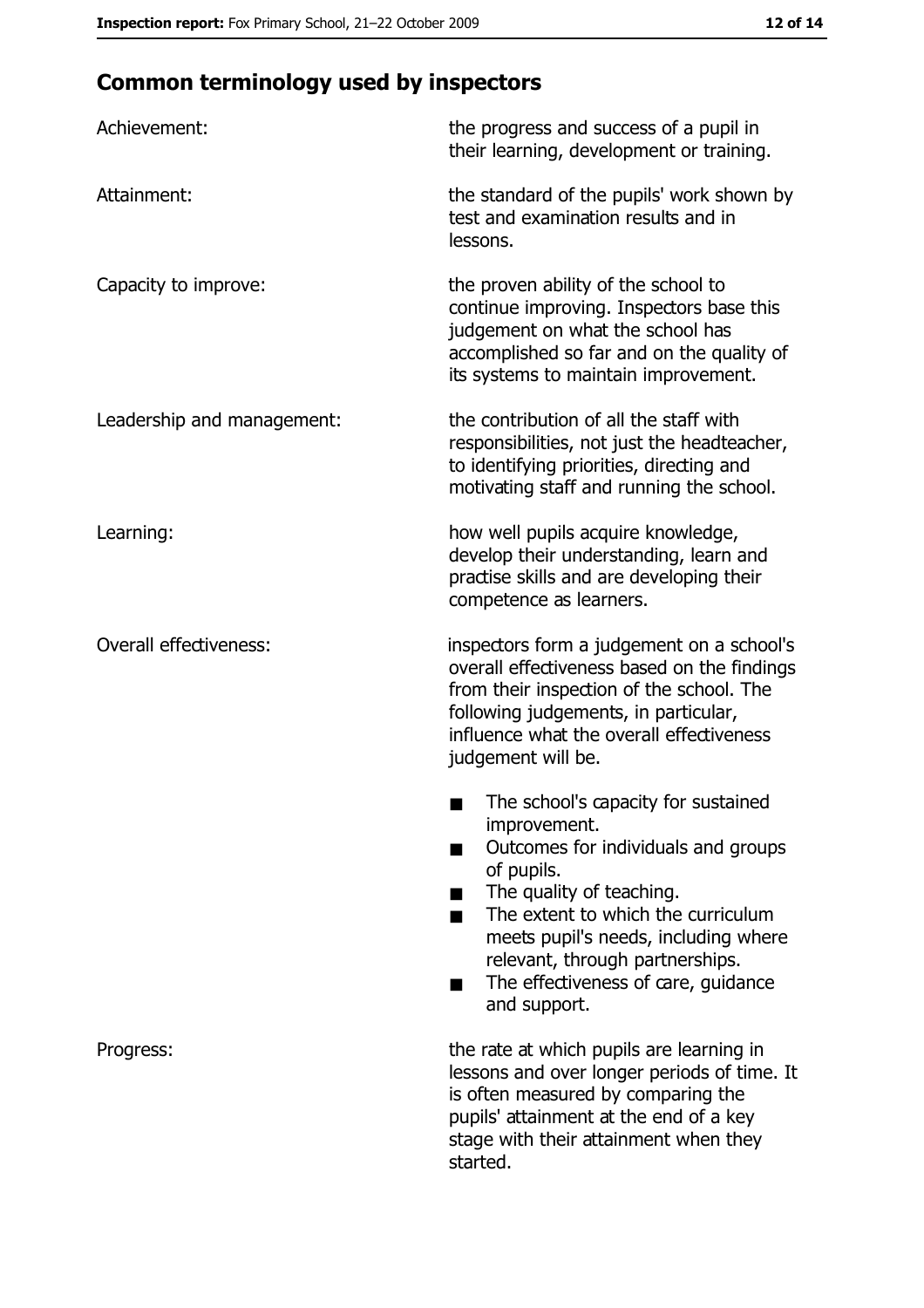This letter is provided for the school, parents and carers to share with their children. It describes Ofsted's main findings from the inspection of their school.



#### 23 October 2009

#### **Dear Pupils**

#### Inspection of Fox Primary School, London W8 7PP

Thank you for your help when we visited your school for its recent inspection. You are justly proud of your school and sharing your views with us was very useful. Yours is an outstanding school, helping you to make excellent progress so that you reach standards which are much higher than in many other schools.

Here are some of the highlights we saw on our visit.

- The progress that all of you make in your work from Reception through to Year 6 is  $\blacksquare$ outstanding.
- $\blacksquare$ Your curriculum is both very exciting and very interesting.
- Your headteacher and his senior staff lead the school extremely effectively to  $\blacksquare$ achieve such successes.
- The care shown to you by your teachers and support staff is outstanding.  $\blacksquare$
- Your behaviour, your interest in healthy lifestyles, the way you contribute to your  $\blacksquare$ community and the skills you develop to prepare you for your next school and later life are all excellent.
- The way your school links with your parents and how it ensures all of you achieve  $\blacksquare$ your very best are both outstanding.

The school is keen to improve even more, and in order to do so it now needs to:

- help all teachers to be able to teach as well as the very best, so that all teaching is  $\blacksquare$ outstanding.
- I am sure that you will do your best to keep up the very high levels of progress you make in your work and continue to thoroughly enjoy your time at Fox.

Thank you again for such an interesting visit to your school.

Best wishes for the future

Yours sincerely

Gavin Jones

Lead inspector